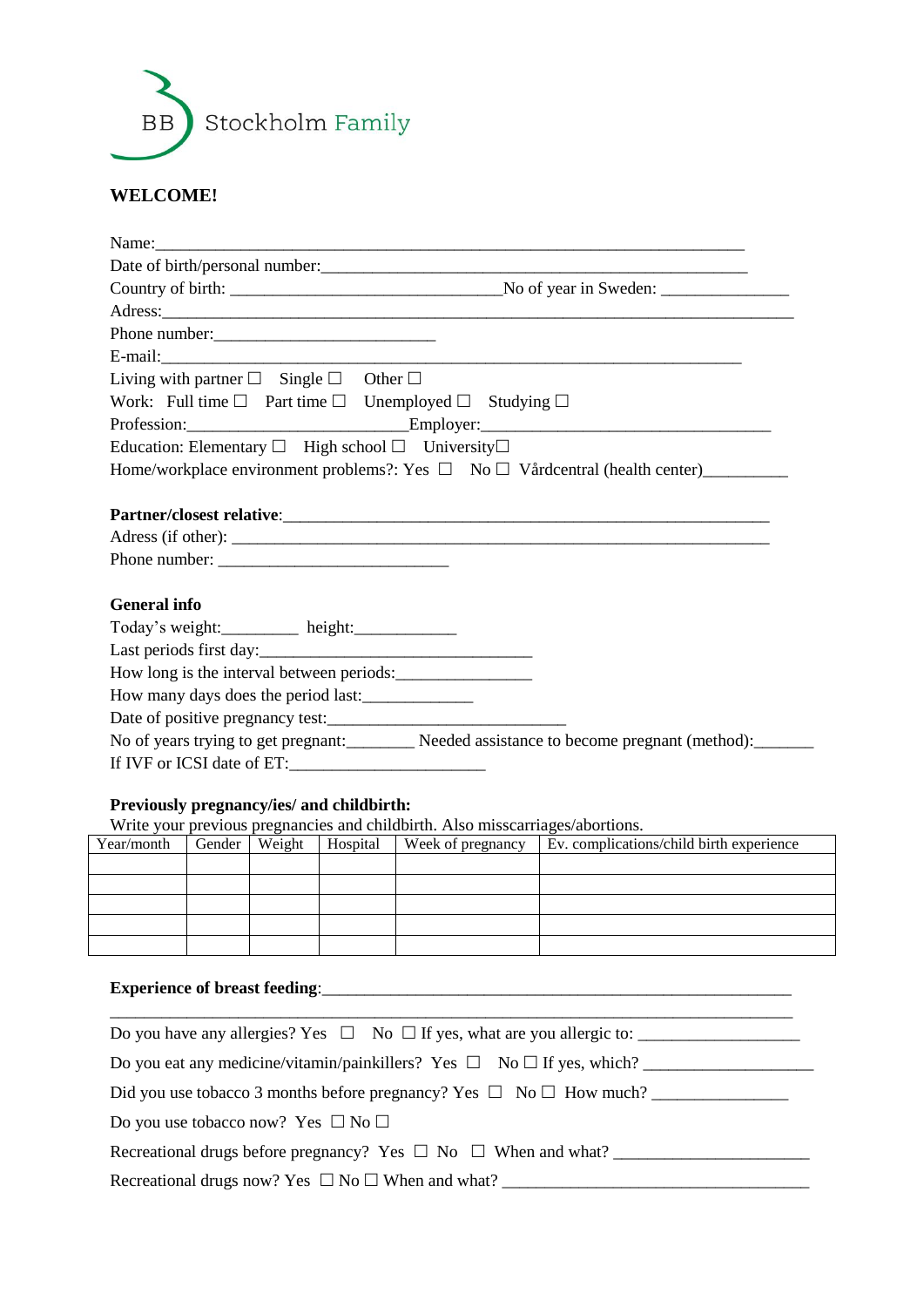### **Hereditary diseases in your family (parents or siblings)?**

| Has anyone in your immediate family (mother, father, siblings) | $Yes \mid No$ | If yes. Who? |
|----------------------------------------------------------------|---------------|--------------|
| have or had any of following diseases?                         |               |              |
| High bloodpressure                                             |               |              |
| <b>Blood</b> clots                                             |               |              |
| Haemophilia                                                    |               |              |
| Thyroid disease                                                |               |              |
| Pre-eclampsia                                                  |               |              |

| Do you have (or had) any of following diseases?                                | Yes | N <sub>0</sub> |
|--------------------------------------------------------------------------------|-----|----------------|
| Heart-coronary disease (e.g. high bloodpressure, heart attack etc.)            |     |                |
| Blood clot                                                                     |     |                |
| Psychiatric disease (e.g. depression, anxiety, ADHD, ADD etc.)                 |     |                |
| Hepatitis, (e.g. jaundice)                                                     |     |                |
| Gynaecological disease (e.g. herpes genital, myoma etc.)                       |     |                |
| Metabolic disease (e.g. thyroid etc)                                           |     |                |
| Urinary tract infection repetadly last year or severe                          |     |                |
| Pulmonary disease (e.g.asthma)                                                 |     |                |
| Kidney disease                                                                 |     |                |
| Inflammatory disease of the intestines (e.g. Ulcerative colitis, Morbus Chron) |     |                |
| <b>Diabetes</b>                                                                |     |                |
| Arthritic disease (e.g. rheumatism, MS, back pain)                             |     |                |
| Epilepsy                                                                       |     |                |
| SLE (inflammatory disease that affects the immune system)                      |     |                |
| Headache/Migraine                                                              |     |                |
| Eating disorder (e.g. anorexia, bulimia)                                       |     |                |

#### **Other**

| Have you been x-rayed or vaccinated since you got pregnant? Yes $\Box$ No $\Box$                                                                                                           |
|--------------------------------------------------------------------------------------------------------------------------------------------------------------------------------------------|
| Have you or your partner had Covid-19?<br>$Yes \Box No \Box$                                                                                                                               |
| Have you ever had a blood transfusion? Yes $\Box$ No $\Box$ If yes, which year?                                                                                                            |
| Have you had any surgery? Yes $\Box$ No $\Box$ Have you been anesthetized? Yes $\Box$ No $\Box$                                                                                            |
| Have you had any surgery done to your genitals or been subject to FGM? Yes $\Box$ No $\Box$                                                                                                |
| Have you been subject to domestic violence? Yes $\Box$ No $\Box$                                                                                                                           |
| Have you been in contact with a counselor or social worker the last year? Yes $\Box$<br>$\rm No \ \Box$                                                                                    |
| Do you feel afraid of giving birth? Yes $\Box$ No $\Box$                                                                                                                                   |
| Do you have MRSA? Yes $\square$ No $\square$ Do you have a wound infection? Yes $\square$ No $\square$                                                                                     |
| When was the last pap-test?                                                                                                                                                                |
| How did you perceive your general state of health three months before pregnancy?<br>Very good $\Box$ Good $\Box$ Neither good or bad $\Box$ Bad $\Box$ Very bad $\Box$ I don't know $\Box$ |

Would you like to add anything?

# *All medical drugs that end up in the environment affects it.*

Do you know that you´re supposed to leave medical drugs that are left over to the pharmacy?

Yes  $\Box$  No  $\Box$